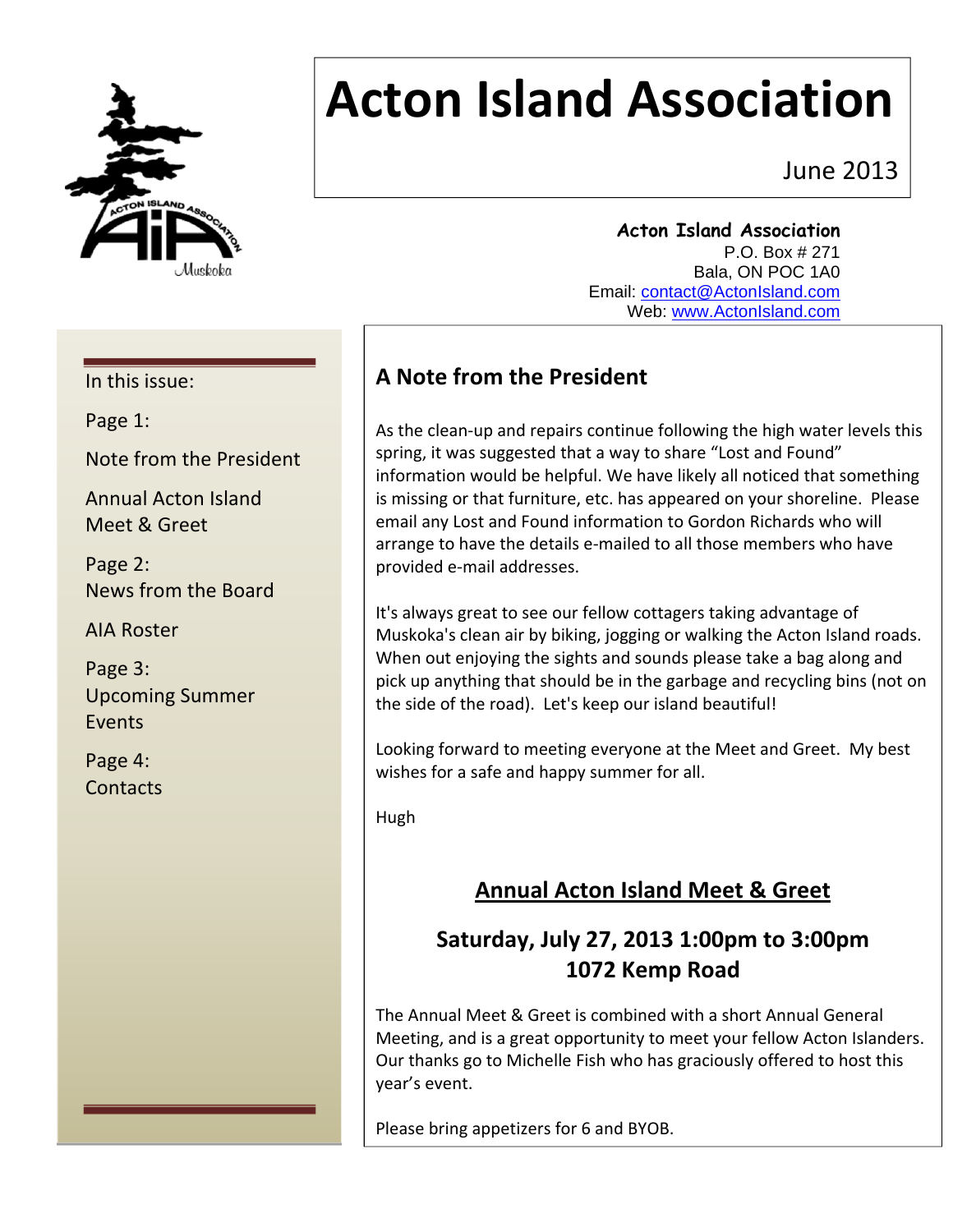## **News from the Board**

#### *Spring Flooding:*

Torrential rains onto frozen ground resulted in a "perfect storm" of weather and led to water levels in the lakes rising to almost unprecedented levels.

Ontario Ministry of Natural Resources

http://www.mnr.gov.on.ca/en/Business/EmergencyManagement/2ColumnSubPage/239496.html The Emergency Management section of the MNR website provides updated information on current flood conditions both provincial and local agencies.

Local information about flooding comes from conservation authorities and the Ministry of Natural Resources (MNR). Read current local messages.

#### **Muskoka Lakes Township Office**

Phone: 705‐765‐3156 Web site: www.muskokalakes.ca The following link – Waste Disposal Vouchers related to Flood clean-up may be of value.

http://www.muskokalakes.ca/siteengine/activepage.asp?NewsID=200

#### *The Proposed Bala Falls Hydro Project:*

On the **Swift River Energy Limited** website, the proposed project is described as "a 3 to 5 megawatt (MW) run‐of‐river waterpower facility near the south end of the Bala's existing north dam, located in the Town of Bala*,* , in the Township of Muskoka Lakes, Ontario. The dam is owned by Ontario's Ministry of Natural Resources (MNR)." According to the Muskoka Lakes Association website, the project has now obtained approval from the Ministry of the Environment but there are still some local approvals outstanding. For updates on the status of the proposed Project, please explore the websites of the **Save The Bala Falls** organization and Swift River Energy Limited:

Save The Bala Falls http://savethebalafalls.com/

Swift River Energy Limited http://www.balafalls.ca/

#### *Tax Assessment:*

Contact MPAC office in Bracebridge to make an appointment to discuss the assessed value of your property.

## **Acton Island Association Roster**

The AIA Roster was distributed by mail to paid members and also at last year's AGM and Meet & Greet in July 2012. It was agreed that the Roster is an important source of information for the AIA Members, and we will continue to publish it every two years.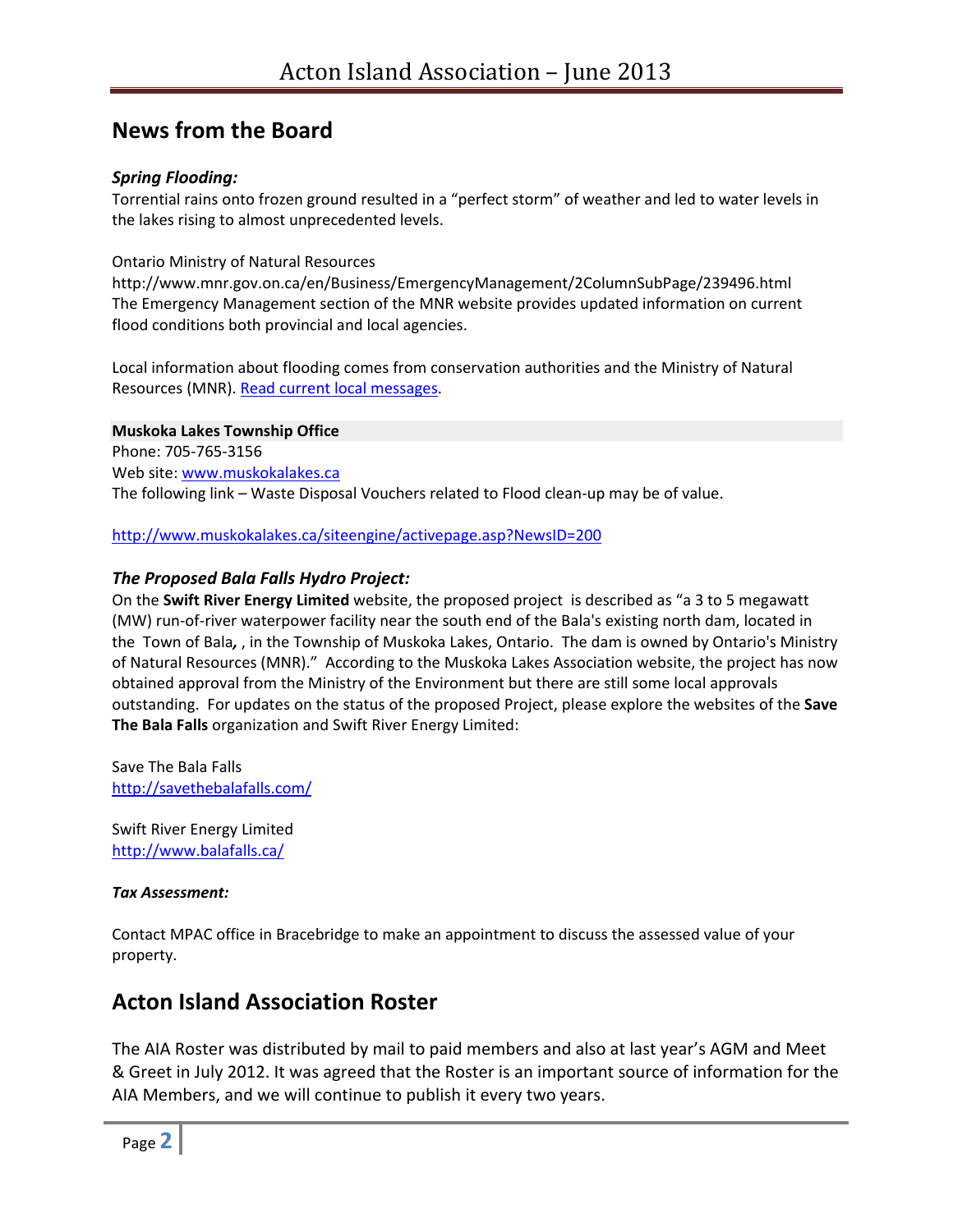# **Upcoming Summer Events**



An extensive listing of upcoming Summer Events is available on the Muskoka Lakes Chamber of Commerce website:

http://www.muskokalakeschamber.ca/events/2